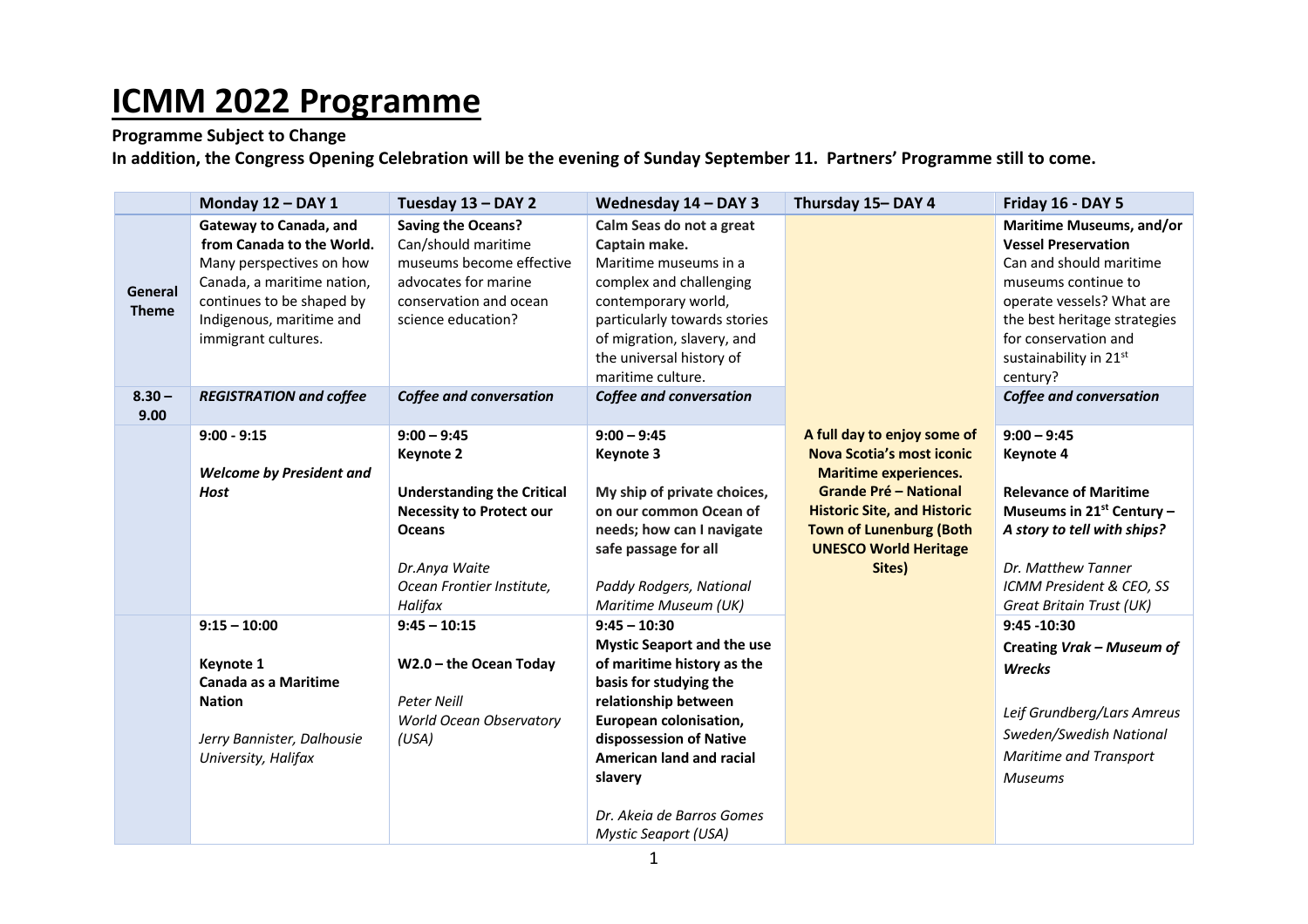|        | $10:00 - 10:45$                                      | $10:15 - 10:45$                       | $10:30 - 11:00$                                                 | $10:30 - 10:45$                   |
|--------|------------------------------------------------------|---------------------------------------|-----------------------------------------------------------------|-----------------------------------|
|        | <b>Mi'kmaq Connections with</b>                      | New Ways to Engage with               | <b>International Connections</b>                                | <b>Steering Buenos Aires Zen</b>  |
|        | our Rivers, Lakes and Seas                           | the Sea - a French                    | and the War in Europe                                           | City wreck in changing            |
|        |                                                      | Perspective                           |                                                                 | waters. A cultural                |
|        | Raymond Sewell, L'nu poet,<br>songwriter, professor. | Vincent Campredon                     | Dr. Robert Domzal<br><b>National Maritime Museum</b>            | conservation strategy in          |
|        | Pabineau, First Nation                               | Musée national de la                  | Gdańsk (Poland)                                                 | <b>South America</b>              |
|        |                                                      | Marine (France)                       |                                                                 |                                   |
|        |                                                      |                                       |                                                                 | Marcelo Weissel and Eva           |
|        | $10:45 - 11:00$                                      | $10:45 - 11:00$                       |                                                                 | Tavella                           |
|        | Inclusion as a Lens for                              | <b>Still at Sea</b>                   |                                                                 | Museo Arqueologico,               |
|        | <b>Maritime Museum</b>                               |                                       |                                                                 | Portuario y Maritimo de la        |
|        | Interpretation and                                   | Katie Higginbottom and                |                                                                 | Boca (Argentina)                  |
|        | Engagement                                           | Peter Lahay                           |                                                                 |                                   |
|        |                                                      | <b>ITF Seafarers' Trust (UK)</b>      |                                                                 |                                   |
|        | Kim Reinhardt                                        |                                       |                                                                 | $10:45 - 11:00$                   |
|        | Maritime Museum of the<br>Atlantic, Halifax, Canada  |                                       |                                                                 | <b>Managing the Long-Term</b>     |
|        |                                                      |                                       |                                                                 | <b>Future of Historic Ships</b>   |
|        |                                                      |                                       |                                                                 |                                   |
|        |                                                      |                                       |                                                                 | Laura Pye,                        |
|        |                                                      |                                       |                                                                 | <b>National Museums Liverpool</b> |
|        |                                                      |                                       |                                                                 | (UK)                              |
| 11:00- | <b>Morning Tea</b>                                   | Morning tea.                          | Morning tea                                                     | Morning tea                       |
| 11:30  |                                                      |                                       |                                                                 |                                   |
|        | $11:30 - 11:45$                                      | 11:30 - 11:45                         | $11:30 - 11:45$                                                 | $11:30 - 11:45$                   |
|        | SS St. Louis - Ship of Fate                          | One Ocean - Our Future<br>Exhibition. | <b>All Hands On Deck:</b>                                       | <b>SHIP PRESERVATION and</b>      |
|        | Dan Conlin, Pier 21-                                 |                                       | <b>Facilitating Equitable</b><br><b>Community Collaboration</b> | <b>Climate change</b>             |
|        | Canada's Immigration                                 | Richard Wesley, Australian            |                                                                 | Hannah Cunliffe                   |
|        | Museum, Halifax                                      | <b>National Maritime Museum</b>       | Sarah Lockwood, National                                        | <b>National Historic Ships UK</b> |
|        |                                                      |                                       | Maritime Museum (UK)                                            |                                   |
|        |                                                      |                                       |                                                                 |                                   |
|        | 11:45 - 12:00                                        | 11:45 - 12:00                         | $11:45 - 12:00$                                                 | $11:45 - 12:00$                   |
|        | Slate, Salt and Schooners -                          | <b>PEM's Climate and</b>              | <b>Changing Tides:</b>                                          | <b>Conservation Engineering:</b>  |
|        | a Welsh-Canadian maritime                            | <b>Environment Initiative.</b>        | <b>Interpreting Trans-Atlantic</b>                              | Optimising to transform the       |
|        | link.                                                | Inspiring Action through a            | Slave Trade in a European                                       | way we care for our               |
|        |                                                      | <b>Constellation of Projects</b>      | <b>Maritime Museum in 2022</b>                                  | heritage                          |
|        | Dr. David Jenkins (Wales)                            |                                       | <b>Sarah Giersing</b>                                           |                                   |
|        |                                                      |                                       |                                                                 | Nicola Grahamslaw                 |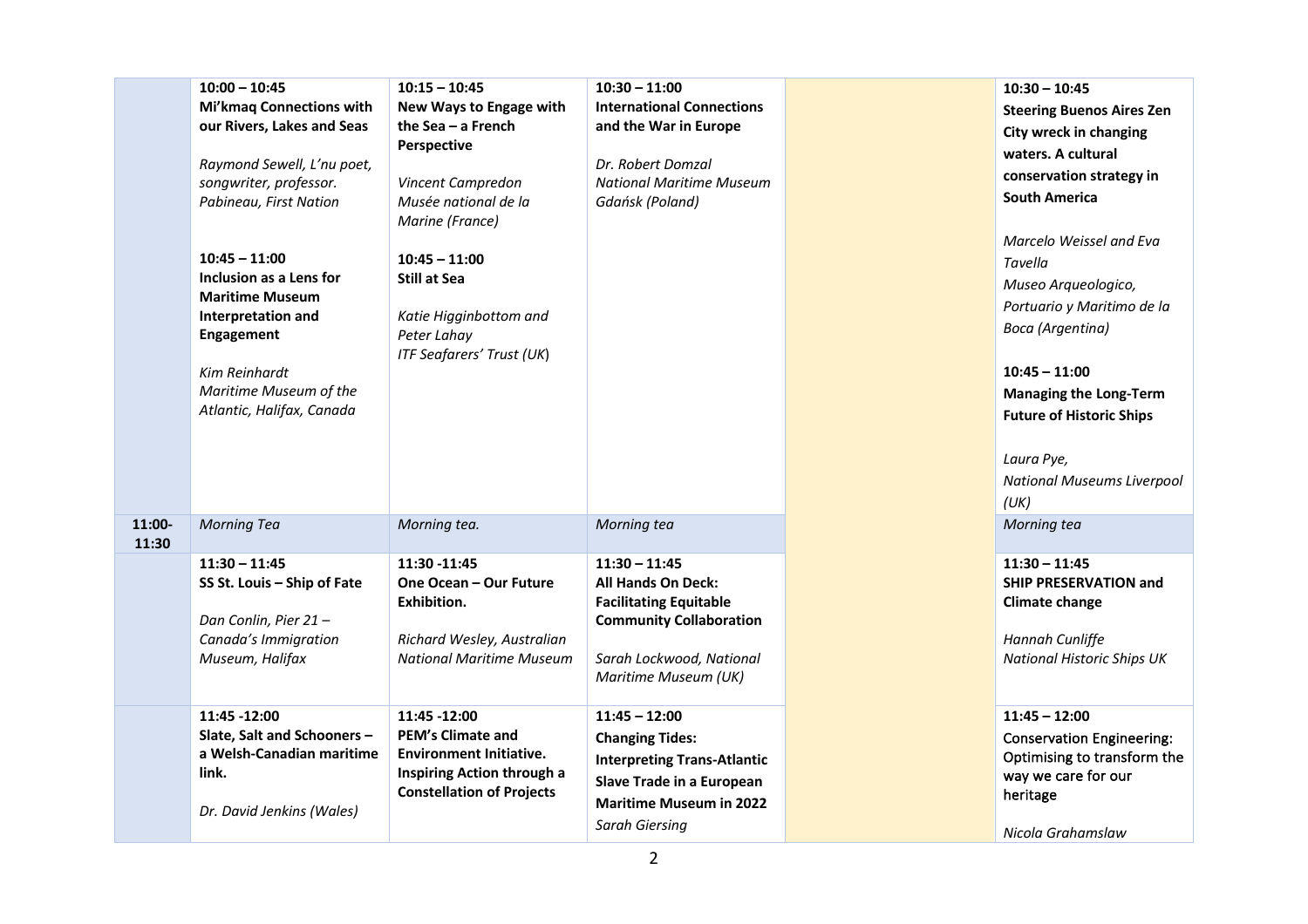|           |                                 | Dan Finamore & Lynda<br>Hartigan<br>Peabody Essex Museum<br>(USA)  | M/S Maritime Museum of<br><b>Denmark</b>           | SS Great Britain (UK)                               |
|-----------|---------------------------------|--------------------------------------------------------------------|----------------------------------------------------|-----------------------------------------------------|
|           | $12:00 - 12:15$                 | $12:00 - 12:30$                                                    | $12:00 - 12:15$                                    | $12:00 - 12:15$                                     |
|           | The Canadian War Museum         | <b>Becoming an eco-positive</b><br><b>National Maritime Museum</b> | <b>Sustainable heritage:</b>                       | The best place for a tall ship                      |
|           | and Canada's current and        | in 2030                                                            | engaging communities and                           | is on the high seas?<br>Barque James Craig - a case |
|           | historical engagement with      |                                                                    | generating new audiences                           | study                                               |
|           | the sea                         |                                                                    | Stephen Ryan                                       |                                                     |
|           | Jeff Noakes                     | Michael Huijser<br>Het Scheepvaartmuseum                           | Freeman Ryan Design Pty                            | Alan Edenborough                                    |
|           | Canadian War Museum             | (Netherlands)                                                      | (Australia)                                        | Sydney Heritage Fleet<br>(Australia)                |
|           | $12:15 - 12:30$                 |                                                                    | $12:15 - 12:30$                                    | $12:15 - 12:30$                                     |
|           | <b>Visions of Nineteenth</b>    |                                                                    | <b>Gendered silent heritage</b>                    | The conversion of the                               |
|           | <b>Century Maritime Canada</b>  |                                                                    | and museums: a necessary                           | <b>Lightship Kemmi and the</b>                      |
|           | Eric Ruff, Yarmouth, NS         |                                                                    | dialogue                                           | <b>Finnish National Maritime</b>                    |
|           |                                 |                                                                    |                                                    | <b>Collection</b>                                   |
|           |                                 |                                                                    | Dr. Daniel J. Albero                               |                                                     |
|           |                                 |                                                                    | Santacreu, and Ms. Ariana                          | Pia Paukku                                          |
|           |                                 |                                                                    | Domínguez University of<br><b>Balearic Islands</b> | Maritime Museum of<br>Finland                       |
| $12.30 -$ | Lunch                           | Lunch                                                              | Lunch                                              | Lunch                                               |
| 2.00      |                                 |                                                                    |                                                    |                                                     |
|           | $2:00 - 2:15$                   | $2:00 - 2:15$                                                      | $2:00 - 2:15$                                      | $2:00 - 2:15$                                       |
|           | Canada - the Polar              | <b>Oceans and Collections:</b>                                     | The Materiality of the Great                       | <b>HMS Victory The rational</b>                     |
|           | <b>Gateway and the exchange</b> | <b>The Maritime Museum and</b><br><b>Aquarium in Gothenburg</b>    | <b>Escape over the Baltic Sea</b>                  | conservation of a national<br>icon?                 |
|           | of Franklin Expedition          |                                                                    | Anna Arnberg & Mirja                               | <b>Andrew Baines</b>                                |
|           | knowledge                       | Helena Joelsson Ekström                                            | Arnshav                                            | National Museum of the                              |
|           | Jeremy Michell, National        | Sjöfartsmuseet Akvariet                                            | Sjöhistoriska Museet                               | Royal Navy Portsmouth (UK)                          |
|           | Maritime Museum (UK)            | Göteborg (Sweden)                                                  | (Sweden)                                           |                                                     |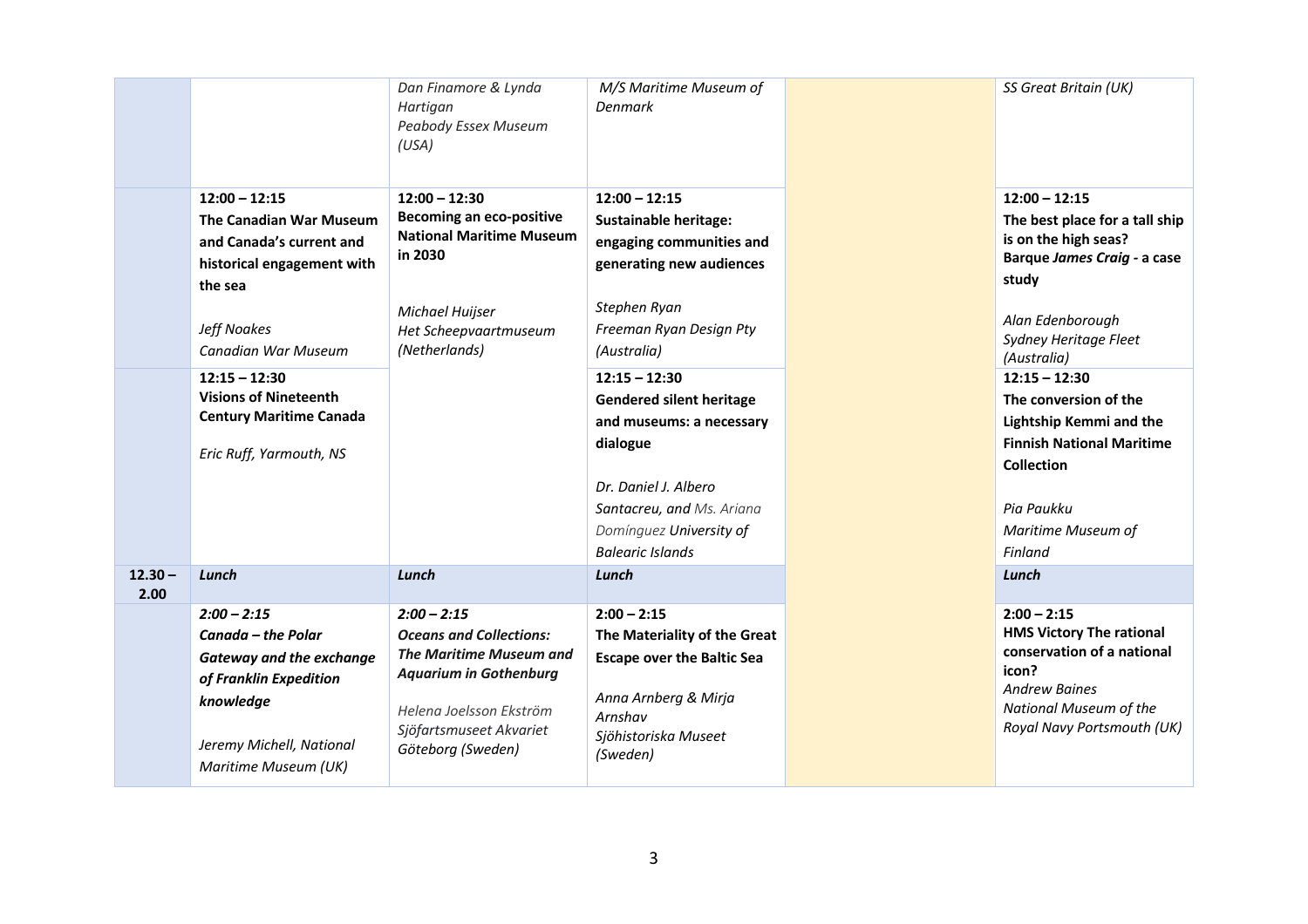| $2:15 - 3:15$                | $2:15 - 2:30$                      | $2:15 - 2:30$                                        | $2:15 - 2:30$                     |
|------------------------------|------------------------------------|------------------------------------------------------|-----------------------------------|
| <b>Panel Discussion on</b>   | <b>Invasive Species and the</b>    | The Kuprianov Collection -                           | Vessel preservation at the        |
| <b>Working Boatyards and</b> | <b>Mystic River: The Marine</b>    | an early example of                                  | <b>Deutsches Marinemuseum</b>     |
| <b>Museums</b>               | <b>Biology of Maritime History</b> | colonial collections from                            |                                   |
|                              |                                    | Alaska                                               | Dr. Stephan Huck                  |
| Kristen Greenaway,           | Dr. Christina Connett Brophy       | Dr. Ursula Warnke                                    | Deutsches Marinemuseum            |
| Chesapeake Bay Maritime      | <b>Mystic Seaport (USA)</b>        | Landesmuseum Natur und                               | (Germany)                         |
| Museum (USA);                |                                    | Mensch (Germany)                                     |                                   |
| Chris Gasiorek, Mystic       | $2:30 - 2:45$                      | $2:30 - 9:30$                                        | $2:30 - 2:45$                     |
| Seaport (USA);               | <b>Utilising a Hindsight</b>       |                                                      | <b>GLOBOAT</b>                    |
|                              | <b>Perspectives Approach</b>       | <b>Field Trip to historic fishing</b>                | A public database and             |
| Alan Edenborough,            | Louise Sanger                      | village, Peggy's Cove,<br>followed by Lobster Dinner | platform for the study of         |
| Sydney Heritage Fleet        | Lloyds Register Foundation         | and Kitchen Party                                    | <b>World Wooden Sailing Craft</b> |
| (Australia);                 |                                    | (Alternative meals                                   |                                   |
|                              |                                    | available)                                           | Zefeng You                        |
| Shane Theunissen, St.        |                                    |                                                      | Institute of Ancient Chinese      |
| Mary's University/Nova       |                                    |                                                      | Ships (China)                     |
| Scotia Museum (Canada);      |                                    |                                                      |                                   |
|                              |                                    |                                                      |                                   |
| Speaker (TBC), SS Great      | $2:45 - 3:00$                      |                                                      | $2:45 - 3:00$                     |
| <b>Britain (UK)</b>          | <b>Lloyds Register Foundation</b>  |                                                      | <b>OPEN FORUM</b>                 |
|                              | <b>UN Decade of the Ocean</b>      |                                                      | <b>Reports from the Chairs of</b> |
|                              |                                    |                                                      | 1. ICMM Archaeology               |
|                              | Benjamin Ferrari                   |                                                      | Committee,                        |
|                              | Lloyds Register Foundation         |                                                      | 2. ICMM Museum Ship<br>Committee  |
|                              | $3:00 - 3:15$                      |                                                      | 3. ICMM Marine                    |
|                              | <b>Expanding our mandate.</b>      |                                                      | <b>Environment Committee.</b>     |
|                              | History, Art, and (Marine)         |                                                      |                                   |
|                              | <b>Science in the Hong Kong</b>    |                                                      |                                   |
|                              | <b>Maritime Museum</b>             |                                                      |                                   |
|                              | Dr. Joost Schokkenbroek            |                                                      |                                   |
|                              | Hong Kong Maritime                 |                                                      |                                   |
|                              | Museum                             |                                                      |                                   |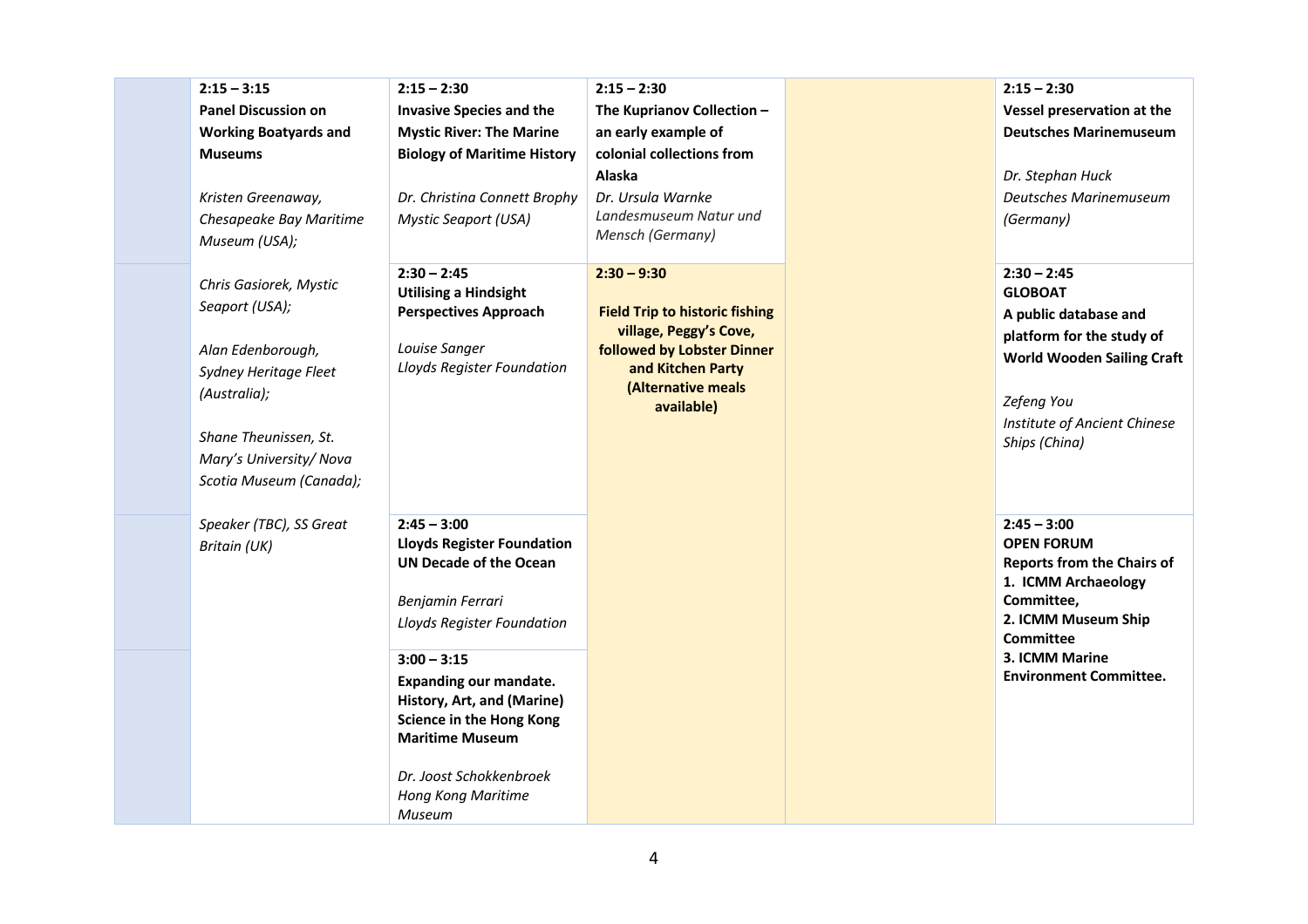|                                                                                                                    | $3:15 - 3:45$<br><b>Collections dynamics, the</b><br><b>Atlantic World and towards</b><br>a multi-perspective<br>presentation of maritime<br>history<br>Jeroen van der Vliet, Het<br>Scheepvaartmuseum<br>(Netherlands)            |  | $3:00 - 3:15$<br><b>Announcement and</b><br>Presentation of the host of<br>the forthcoming 2024<br><b>Congress</b>    |
|--------------------------------------------------------------------------------------------------------------------|------------------------------------------------------------------------------------------------------------------------------------------------------------------------------------------------------------------------------------|--|-----------------------------------------------------------------------------------------------------------------------|
|                                                                                                                    | $3:45 - 4:00$<br>Seeking balance in the<br><b>Southern Ocean: the</b><br>remarkable legacy of<br>yachtsman and<br>ornithologist Gerry Clark,<br>MBE.<br>Vincent Lipanovich<br><b>New Zealand Maritime</b><br>Museum                |  | $3:15 - 3:45$<br><b>ICMM Annual General</b><br><b>Meeting</b>                                                         |
| 3:30<br><b>Walk to Maritime Museum</b><br>for Sail                                                                 | $4:00 - 4:15$<br>Afternoon tea                                                                                                                                                                                                     |  | 3:45 Buses for Optional<br><b>Halifax Tours</b>                                                                       |
| 4:00<br><b>Harbour Tour aboard the</b><br><b>Bluenose II - Canada's</b><br><b>Sailing Schooner (Times</b><br>TBC). | $4:15 - 4:30$<br><b>Sesimbra Maritime</b><br>Museum: A Bridge between<br>a five-thousand-year-old<br>maritime heritage and the<br>21st century community<br>Dr. Andreia Filipa Conceição<br>Sesimbra Maritime Museum<br>(Portugal) |  | $4:00 - 5:30$<br>Three options: Ocean<br><b>Sector; Shipbuilding; Naval</b><br>Heritage. Return to hotels<br>by 6 pm. |